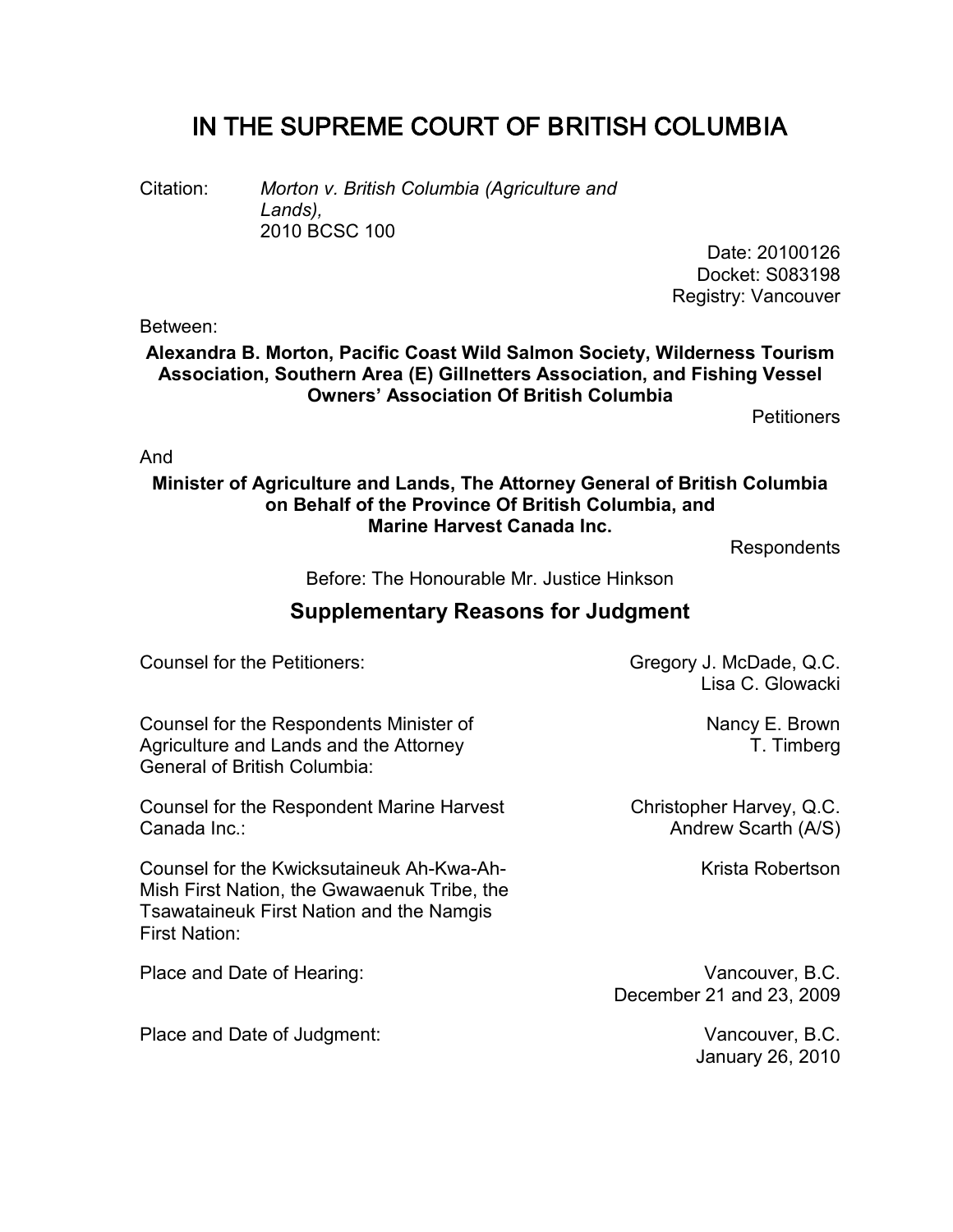[1] On February 9, 2009, I released Reasons for Judgment in this matter, indexed at 2009 BCSC 136 ("Reasons for Judgment"). At paragraphs 194, 196, and 197 of those Reasons for Judgment I held the following:

- a) Sections 13(5) and 14 of the *Fisheries Act*, R.S.B.C. 1996, c. 149, are *intra vires* the provincial Crown;
- b) s. 26(2)(a) of the B.C. *Fisheries Act*, ss. 1(h) and 2(1) of the *Farm Practices (Right to Farm) Act*, R.S.B.C. 1996, c. 131 and the *Aquaculture Regulation*, B.C. Reg. 78/2002, are *ultra vires* the provincial Crown with respect to finfish and apply only to the cultivation of marine plants; and
- c) The *Finfish Aquaculture Waste Control Regulation*, B.C. Reg. 256/2002, is *ultra vires* the provincial Crown in its entirety and invalid.

[2] Despite these findings, I concluded at paragraph 198 that the absence of sufficient legislation to regulate fish farms in British Columbia could well be more harmful to the public than the perpetuation of the impugned legislation. I concluded that the federal government, who had not appeared before me despite being served with a Notice of Constitutional Question, should be given sufficient time to consider and implement new legislation to address the void created by my decision with respect to the Provincial legislation respecting aquaculture.

[3] At paragraph 200, I stated my view that it was preferable to maintain the status quo ante rather than to leave the entire matter of finfish farming in British Columbia unregulated (other than by the present federal legislation). In the result, I ordered that the present provincial regulatory scheme with respect to finfish farming in British Columbia was to continue for a further 12 months. At the end of the 12 months from the date of that judgment, s. 26(2)(a) of the B.C. *Fisheries Act*, ss. 1(h) and 2(1) of the *Farm Practices (Right to Farm) Act*, and the *Aquaculture Regulation* would be read down to apply only to the cultivation of marine plants, and the *Finfish Aquaculture Waste Control Regulation* would cease to have any effect.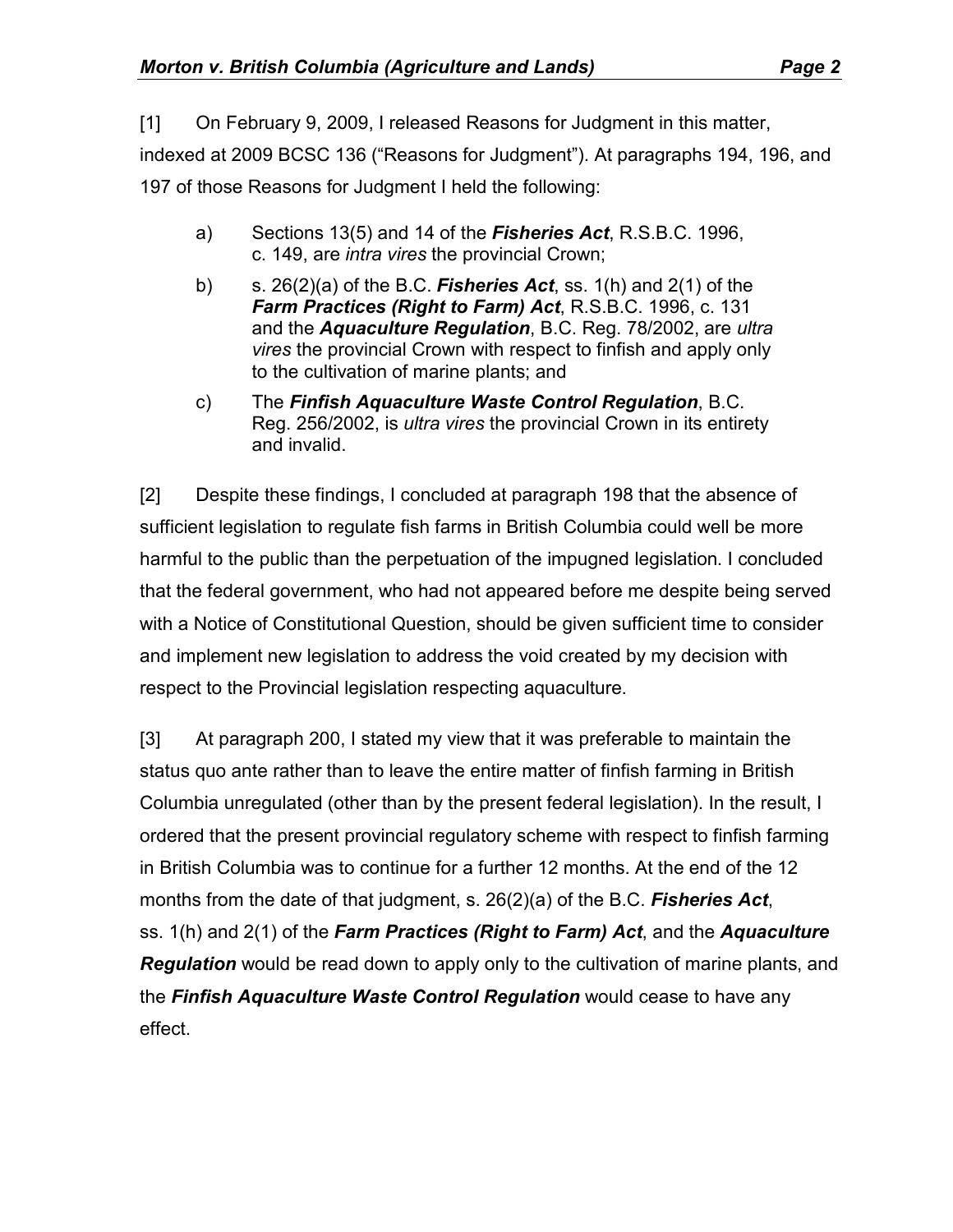[4] I have been persuaded by the Minister of Agriculture and Lands and the Attorney General of British Columbia on behalf of the Province of British Columbia that my ruling with respect to ss. 1(h) and 2(1) of the *Farm Practices (Right to Farm)* Act requires clarification. My ruling with respect to those subsections applies only to aquaculture activities, and not to other types of farming or agriculture.

[5] My decision was the subject of an appeal to the British Columbia Court of Appeal by the respondent Marine Harvest Canada Inc. That appeal was heard on October 21, 2009, and dismissed in a judgment handed down on November 3, 2009, indexed as 2009 BCCA 481.

[6] Marine Harvest Canada Inc. had appealed on the narrow ground that two particular provisions of the *Farm Practices (Right to Farm) Act*, ss. 1(h) and 2(1), related solely to property and civil rights in the province. It argued that these provisions were essentially about regulating "tort law" and must be upheld as independent of the aquaculture regulatory scheme.

[7] Although the appeal was dismissed, Newbury J. A., for the Court, found the following at paragraphs 6 and 8:

The respondents object that MHC's argument on appeal was not raised below and therefore not dealt with by the chambers judge. The question of provincial jurisdiction in respect of "tort" or the law of nuisance did not arise because all parties below agreed, or at least proceeded on the assumption, that the entire provincial "regulatory regime" with respect to aquaculture would stand or fall as one. The respondents say it was never suggested that the constitutional validity of these provisions turned on whether the fish themselves are private property or not, or whether the right to the fishery is a private or public right, or even a proprietary right at all and that the cases now relied upon by MHC on the issue of 'ownership' of fish produced by aquaculture were not before the court below. The respondents referred us to MHC's written submissions before Hinkson J. where this point did not appear.

...

We advised counsel that we were all of the view the matter should be remitted to Mr. Justice Hinkson for determination. Whether the fish in an aquaculture facility are private property or not, the validity of ss. 1(h) and 2(1) of the Farm Practices Protection (Right to Farm) Act necessarily involves a consideration of the other legislation, and an understanding of the entire argument made below. The chambers judge has this understanding and is in a position to make any necessary findings of fact - something we are not best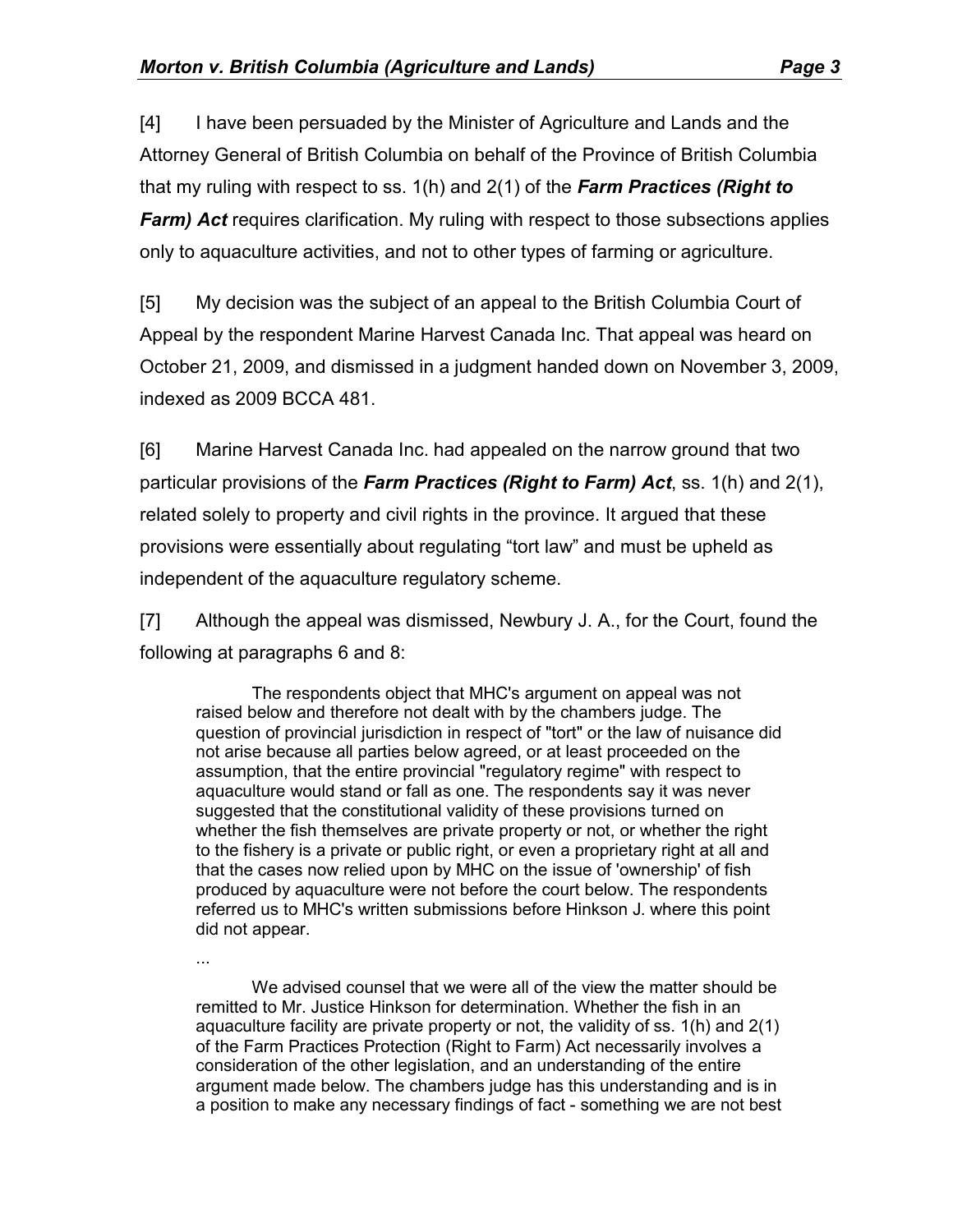suited to do. Once the findings have been made, any rights of appeal can be properly exercised by recourse to this court in the usual way.

[8] The order entered in the British Columbia Court of Appeal as a result of the appeal included the following provision:

... the matter which Marine Harvest Canada Inc. has sought to raise on appeal to this court, namely that that (sic) fish farms are private fisheries and the fish in them are private property, and that ss. 1(h) and 2(1) of the *Farm Practices Protection (Right to Farm) Act relate solely to property and civil* rights in the Province be remitted to Mr. Justice Hinkson for consideration and for determination in such manner and to such extent as he may, in his discretion, deem appropriate.

[9] The parties thus made arrangements to appear before me to address those issues, but before doing so, I was asked to deal with two further motions: the first, by the Kwicksutaineuk Ah-Kwa-Ah-Mish First Nation, the Gwawaenuk Tribe, the Tsawataineuk First Nation, and the Namgis First Nation for leave to intervene on the second application of the Attorney General of Canada.

[10] The second application, by the Attorney General of Canada, was for an extension of the suspension of my declaration of invalidity of the legislation that I found to be *ultra vires* for a further 12 months until December 18, 2010. The respondents, the Minister of Agriculture and Lands and the Attorney General of British Columbia on behalf of the Province of British Columbia, were prepared to consent to this application.

### **a) The Intervention Application**

[11] The applicants for intervenor status are members of what they refer to as a political collective called the Musgamagw-Tsawataineuk Tribal Council (the "MMTC"). Chief Robert Chamberlin, the Chairman of the MTTC, deposed in an affidavit that the traditional territory of the MMTC Member Nations is the Broughton Archipelago, where the operation of the respondent Marine Harvest Canada Inc. and some of the operations of other aquaculture operations are located.

[12] Chief Chamberlin further deposed that the MMTC Member Nations have relied on the wild salmon that migrate through the Broughton Archipelago since time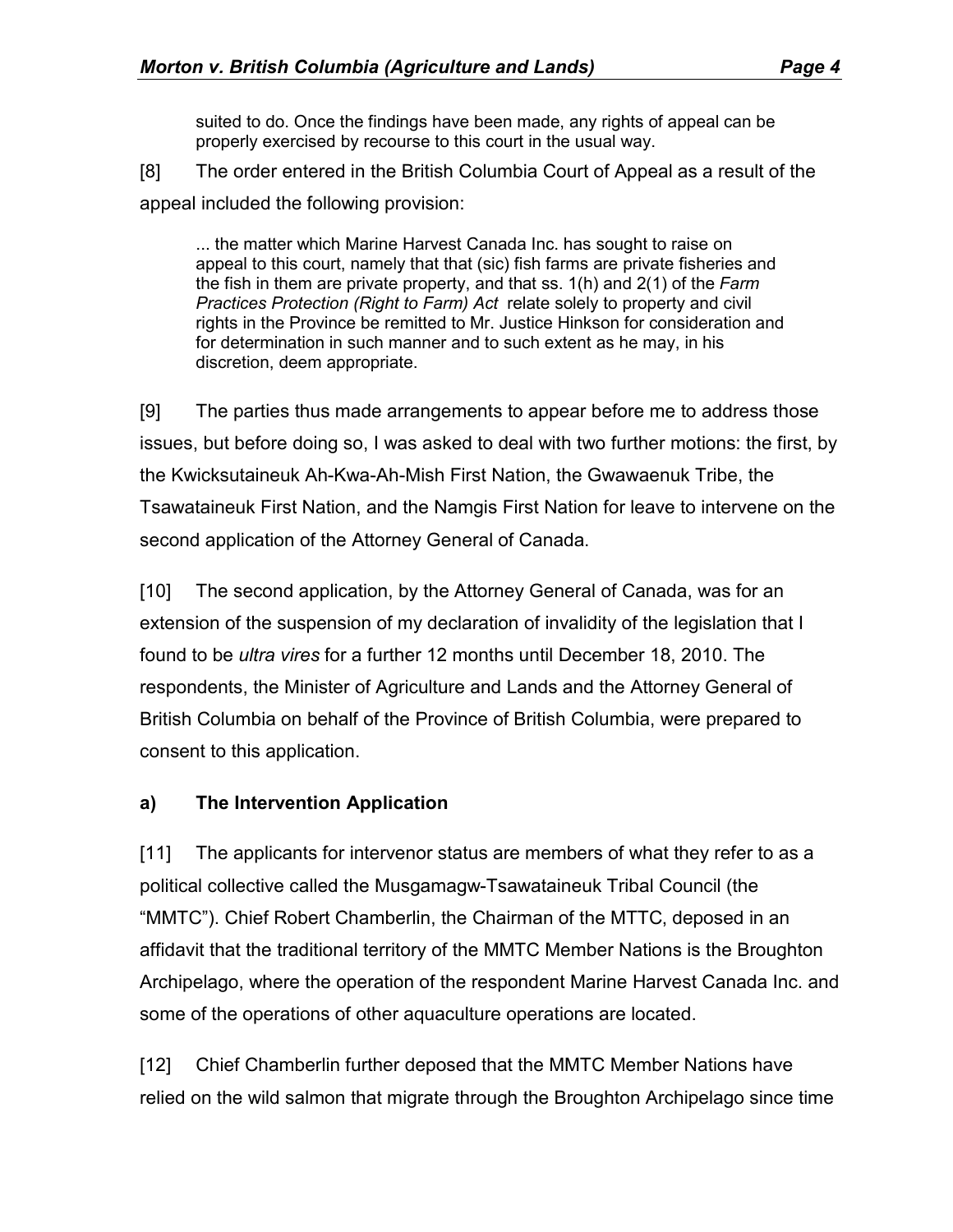immemorial and they assert aboriginal rights to fish the wild salmon in the Archipelago. As a result, Chief Chamberlin deposed that the MMTC Member Nations have concerns about the impact of aquaculture operations on the wild salmon and are being consulted by both the government of British Columbia and the federal government with respect to the aquaculture operations in the Archipelago.

[13] The concerns raised by Chief Chamberlin were echoed in the affidavit of Grand Chief Stewart Phillip, the President of the Union of B.C. Indian Chiefs, sworn in support of the application of the proposed intervenors.

[14] The test for obtaining intervenor standing was summarized by Rowles J. A. in *EGALE Canada Inc. v. Canada (Attorney General)*, 2002 BCCA 396 at paragraph 7:

Generally speaking, before an applicant will be allowed to intervene, the court should consider whether the applicant has a direct interest in the litigation or whether the applicant can make a valuable contribution or bring a different perspective to a consideration of the issues that differs from those of the parties. When an application for intervention is made on a public law issue, the application may be allowed even though the applicant does not have a direct interest in the appeal.

[15] I accept that the proposed intervenors have a direct interest in the Attorney General for Canada's application that differs from the petitioners and the respondents, and that they are able to put forward a perspective that differs from the other parties that may be of assistance to the court in considering the application. I therefore grant them leave to intervene limited to the Attorney General's application.

## **b) The Extension of the Suspension of My Declaration of Invalidity**

[16] The affidavit of Trevor Swerdfager, the Director General of the Aquaculture Management Directorate of the Fisheries and Aquaculture Management Sector of the Department of Fisheries and Oceans Canada, was filed in support of the application of the Attorney General of Canada.

[17] In his affidavit, Mr. Swerdfager deposed to the steps taken by the federal government to comply with the terms of my judgment, and the role that the federal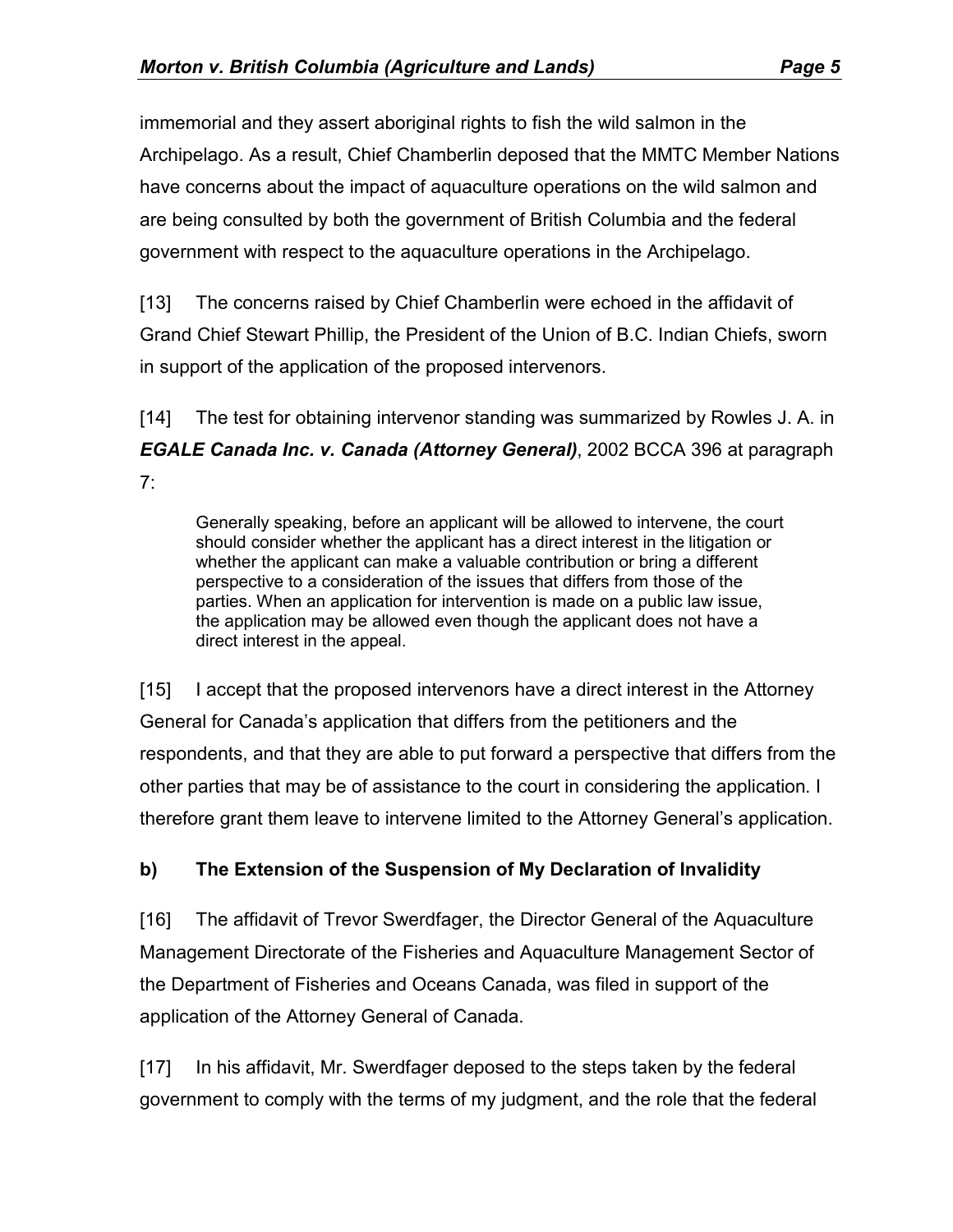government will have to assume in light of that judgment. While the petitioners argued that more and quicker steps could have been taken, with one possible exception that requires scrutiny, I am satisfied that the federal government has acted in good faith, and taken reasonable steps to react to my judgment.

[18] The one exception that requires scrutiny arises as a result of a statement published by the federal government in a Discussion Document prepared by Fisheries and Oceans Canada entitled "*Federal BC Aquaculture Regulation & Strategic Action Plan Initiative*" on a Fisheries and Oceans Canada website:

The BCSC allowed DFO one year to develop and implement a federal aquaculture regulation for BC. In view of the scope of work involved, DFO has approached the Court to secure an extension to December 2010 and DFO is proceeding on the assumption that this extension will be granted. If the extension is not granted by the Court, DFO will establish and implement appropriate interim measures for the management of aquaculture in BC.

[19] The petitioners argued that the federal government, by this statement, has conceded that it can prepare the necessary legislation to address my judgment if no extension is granted, and that I should not, therefore, exercise my discretion to extend the declaration of invalidity beyond the year provided for in my Reasons for Judgment.

[20] Clearly a decision to suspend a declaration of invalidity is an extraordinary remedy, and if granted, its duration requires a weighing of its positive and negative effects (Kent Roach, *Constitutional Remedies in Canada*, looseleaf (Aurora: Canada Law Book, 2007) at 14.1798).

[21] An extension of a suspension period of a declaration of statutory invalidity can be granted, in the discretion of the Court, where it is warranted. Following an initial suspension of its decision to strike down all of Manitoba's legislation because it was not bilingual in *Reference re: Manitoba Language Rights*, [1985] 1 S.C.R. 721, 19 D.L.R. (4th) 1, the Supreme Court of Canada granted two further extensions of time of the suspended legislation: *Re Manitoba Language Rights Order*, [1990] 3 S.C.R. 1417 and *Reference re: Manitoba Language Rights* (1992), 88 D.L.R. (4th) 385 at 399.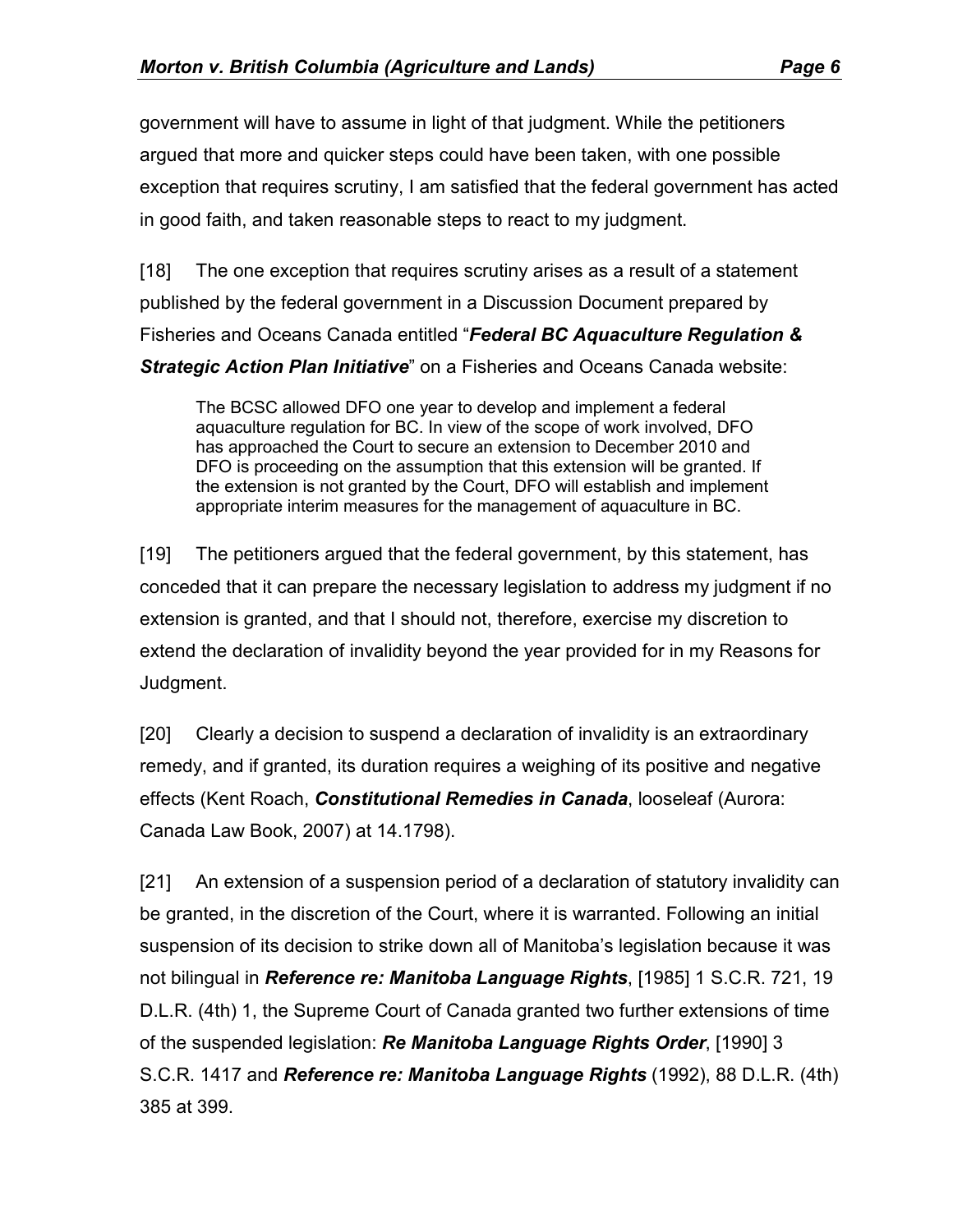[22] Later in 1992, the Supreme Court of Canada provided guidance as to when a court should impose a suspended declaration in *Schachter v. Canada*, [1992] 2 S.C.R. 679 at 719 [*Schachter*]. Chief Justice Lamer for the majority held:

Temporarily suspending the declaration of invalidity to give Parliament or the provincial legislature in question an opportunity to bring the impugned legislation or legislative provision into line with its constitutional obligations will be warranted even where striking down has been deemed the most appropriate option on the basis of one of the above criteria if:

- A. striking down the legislation without enacting something in its place would pose a danger to the public;
- B. striking down the legislation without enacting something in its place would threaten the rule of law; or,
- C. the legislation was deemed unconstitutional because of underinclusiveness rather than overbreadth, and therefore striking down the legislation would result in the deprivation of benefits from deserving persons without thereby benefitting the individual whose rights have been violated.

I should emphasize before I move on that the above propositions are intended as guidelines to assist courts in determining what action under s. 52 is most appropriate in a given case, not as hard and fast rules to be applied regardless of factual context.

[23] As I have indicated above, the Attorney General of Canada did not participate in the hearing of the petition that gave rise to my original Reasons for Judgment in this case. As a result, at that time I did not have submissions from the Attorney General respecting the time that would be needed for Parliament to consider and implement legislation and regulations to manage aquaculture operations.

[24] I now have submissions from the Attorney General of Canada as to the time needed for Parliament to consider and implement legislation and regulations to manage aquaculture operations, and the affidavit of Mr. Swerdfager asserts that the time needed is a further 12 months, until December 18, 2010. This is certainly within the range found in the authorities relied upon by the Attorney General of Canada.

[25] In *Schafer v. Canada (Attorney General)* (1997), 35 O.R. (3d) 1, 149 D.L.R. (4th) 705 (C.A.), the Ontario Court of Appeal, in applying the principles set out in *Schachter*, suspended a declaration of unconstitutional discrimination under certain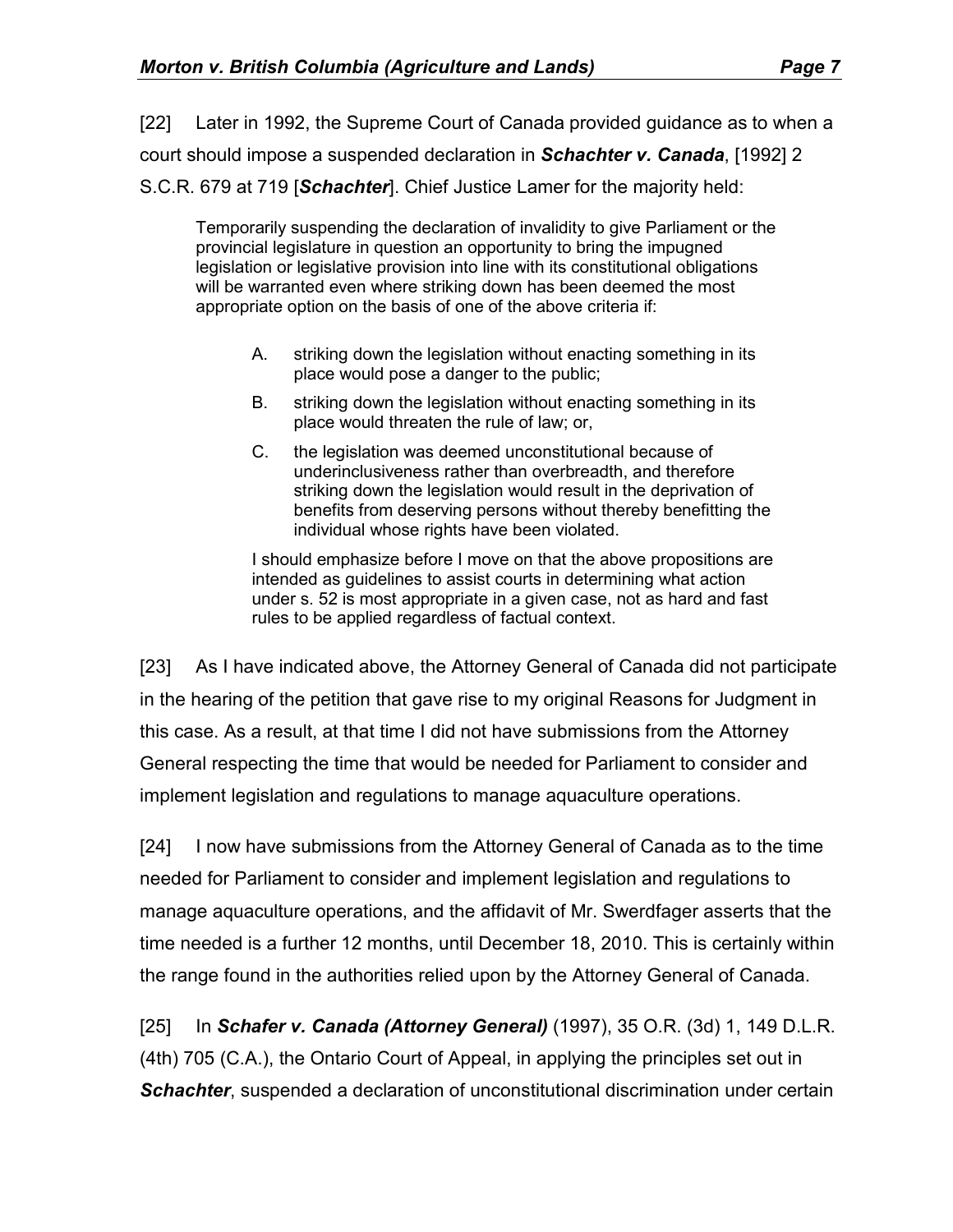sections of the *Unemployment Insurance Act*, R.S.C. 1985, c. U-1 for two years "to provide Parliament with sufficient time to consider and implement other solutions that will not give rise to a *Charter* violation".

[26] Counsel for the Attorney General of Canada referred to other cases of suspended declarations: 18 months in the cases of *Corbiere v. Canada (Minister of Indian and Northern Affairs)*, [1999] 2 S.C.R. 203, 173 D.L.R. (4th) 1 and *Mounted Police Association of Ontario v. Canada (Attorney General)* (2009), 96 O.R. (3d) 20 (S.C.J.) to an unspecified period in *R. v. Feeney*, [1997] 3 S.C.R. 1008.

[27] Despite the concerns raised by Ms. Morton that the current management and regulatory regime for aquaculture operations in the Broughton Archipelago may reduce and even cause the extinction of the wild salmon runs in that area, I accepted in my Reasons for Judgment that despite my ruling that some of the impugned legislation was unconstitutional, and despite the public interest in constitutional governance, it was preferable to maintain the status quo ante rather than to leave the entire matter of finfish farming in British Columbia unregulated, other than by the present federal legislation.

[28] Notwithstanding the statement of Fisheries and Oceans Canada that "[i]f the extension is not granted by the Court, DFO will establish and implement appropriate interim measures for the management of aquaculture in B.C.", I am persuaded that interim measures will not satisfy the concerns that led me to my initial suspension of the declaration of invalidity, and that a further extension of the suspension of the declaration is warranted. I order that my suspension be extended, in part, for a further 12 months until December 18, 2010.

[29] Having accepted that there is a need for an extension of the suspension of the declaration of invalidity of the legislation that I found to be *ultra vires*, I am persuaded that the extended suspension need not be as general as the initial suspension.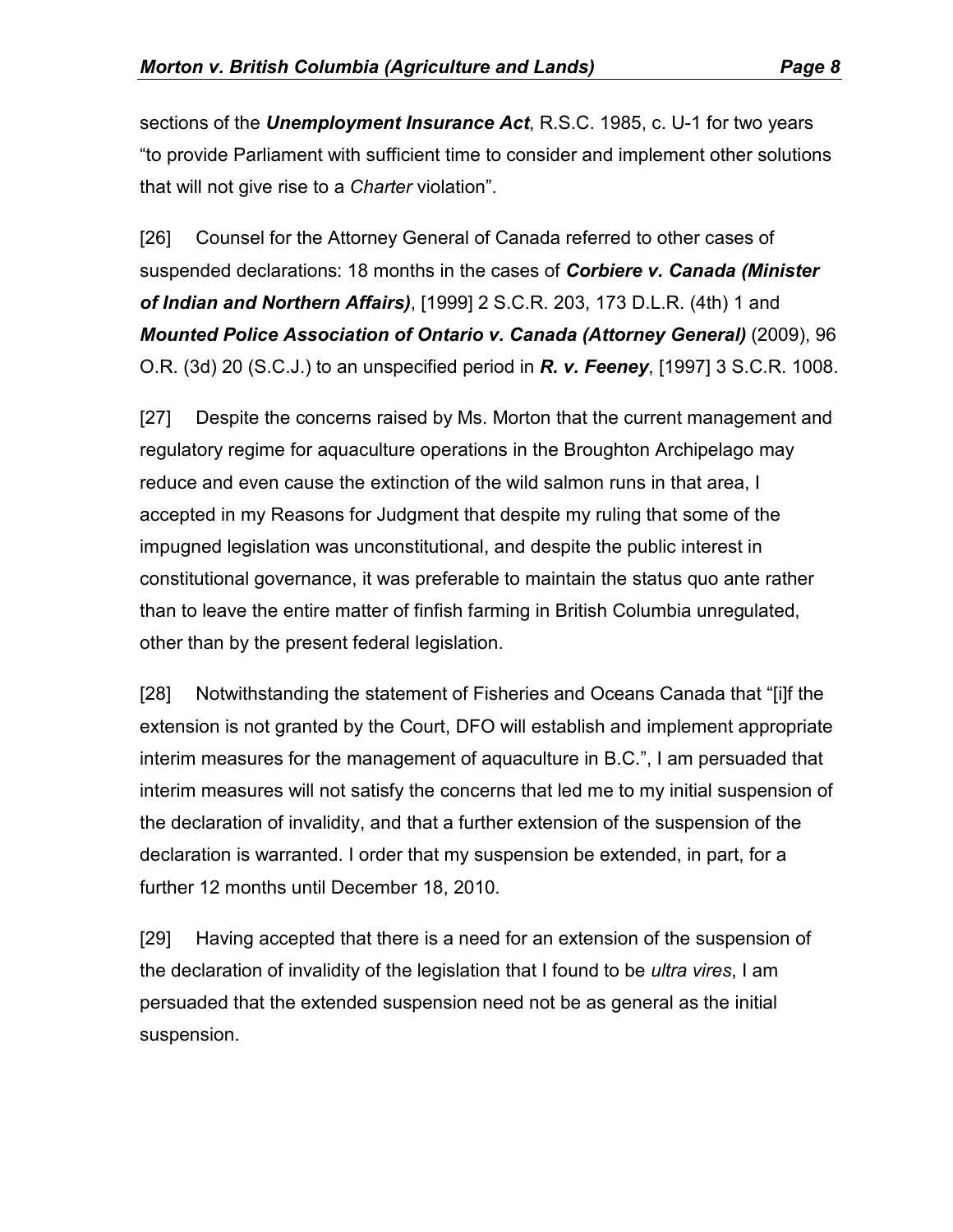[30] In the initial suspension I permitted the present provincial regulatory scheme with respect to finfish farming in British Columbia to continue for a further 12 months. I dismissed the petitioner's application for an order prohibiting the respondents, the Province and the Minister of Agriculture and Lands, from deciding to renew tenure no. 1405180 and licence no. 000821 or exercising any powers pursuant to the regulatory regime relating to ocean finfish aquaculture.

[31] In so doing, in effect, I permitted the provincial government to grant new licences and extend the areas within which existing licences could operate. In his affidavit sworn in opposition to the unlimited extension of the suspension of the declaration of invalidity of those provisions that I found to be *ultra vires* the provincial legislature, Grand Chief Phillip deposed, in part, the following:

... UBCIC [Union of B.C. Indian Chiefs] member Nations have observed how the Province has increasingly licensed new fish farms, or allowed for the expansion of existing fish farms, without a full and proper consideration of the impacts on Indigenous Peoples or the Indigenous fishery. Unfortunately, our experience has shown that once third party interests (such as aquaculture licences) are granted or expanded they tend to be protected, even if the cost is natural biodiversity or the constitutionally protected rights of Indigenous Peoples."

[32] In response to this proposition, counsel for Marine Harvest Canada Inc. argued that some latitude is required for those holding provincial aquaculture licences, that does not require the expansion of the operations, in order to meet exigencies such as the movement of some fish and/or their cages.

[33] Chief Chamberlin deposed that the MMTC Member Nations are opposed to any further suspension of the declarations which the Attorney General for Canada seeks. He further argued that granting new licences or expanding existing licences may undermine the consultation process; instead, he argued for the maintenance of the status quo in respect to existing licences, as this would allow for good faith consultations to occur between the federal government and the MMTC Member Nations with respect to the management of aquaculture in the Broughton Archipelago and elsewhere.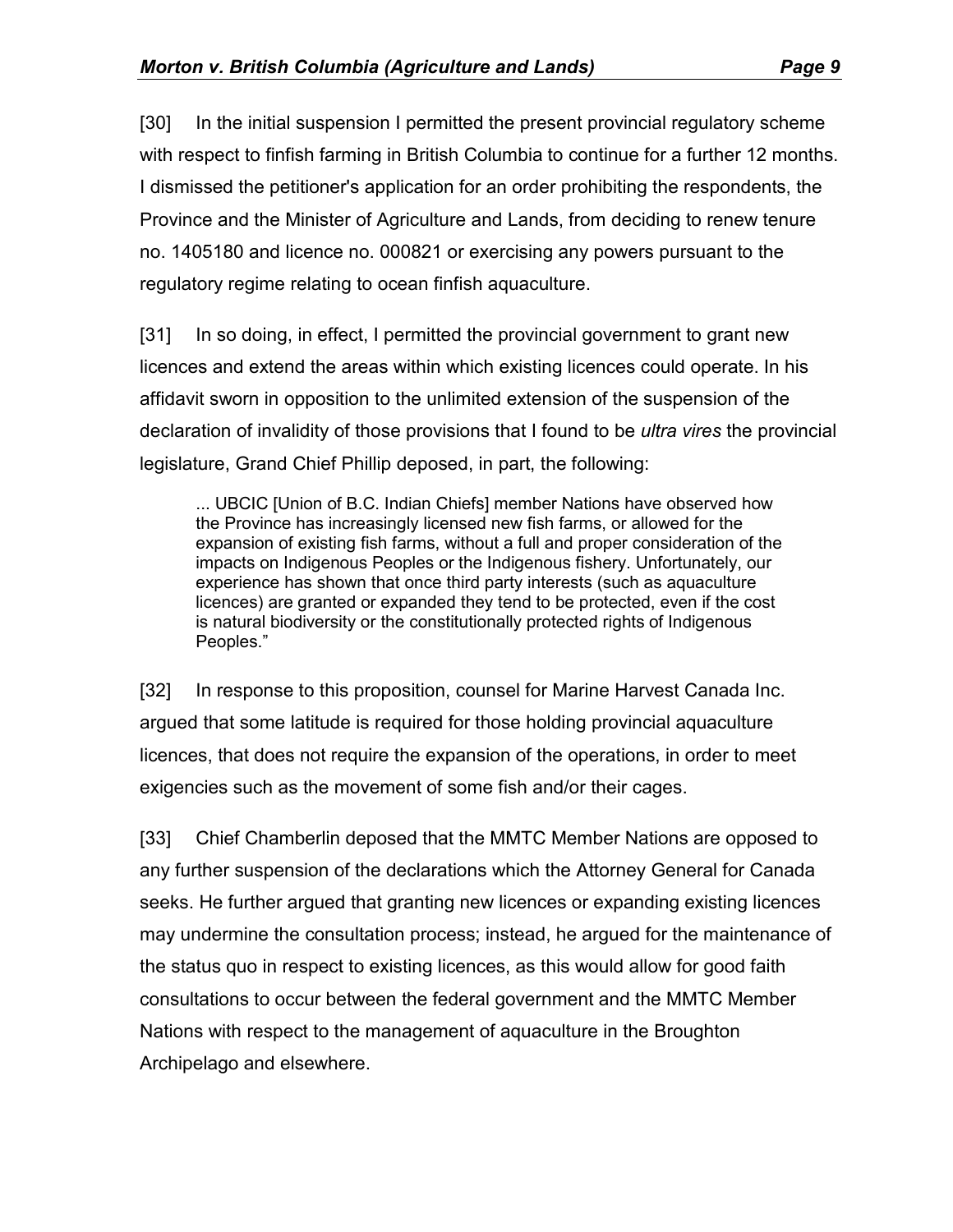[34] I conclude that Chief Chamberlin's proposal is a reasonable solution to problems that may occur through the unrestricted extension of the period of suspension of invalidity. Therefore, I find that a restriction should apply during the period that I will extend the suspension of my declaration of invalidity. During the period between February 9, 2010 and December 18, 2010, I order that the respondents, the Minister of Agriculture and Lands and the Attorney General of British Columbia on behalf of the Province of British Columbia, issue no licences for new fish farms in British Columbia, and that they not extend the areas within which presently licensed fish farms or fish farms whose licenses are renewed between February 9, 2010 and December 18, 2010, are permitted to operate as of February 9, 2010.

[35] I make this restriction on my earlier suspension in an attempt to balance the interests of the existing fish farms in the province against the concerns expressed by Grand Chief Phillip and the petitioners. In the event that the restriction creates difficulties for the parties or the intervenors, I grant them liberty to propose consent orders to me for the efficient management of aquaculture activities within the province until December 18, 2010, or in the event that consent orders cannot be agreed to, to appear before me for any desired modifications of my extension order.

## **c) Whether ss. 1(h) and 2(1) of the** *Farm Practices Protection (Right to Farm) Act* **are** *intra vires* **the Provincial Crown in their Application to Private Causes of Action**

[36] Marine Harvest Canada's argument that ss. 1(h) and 2(1) of the *Farm Practices Protection (Right to Farm) Act* are *intra vires* the provincial Crown is two-fold: first, it argues that the subject fish are private property and therefore can be regulated under the property and civil rights section of the *Constitution Act ,1867* (s. 92 (13)), and second that these provisions are in pith and substance designed to modify the application of the common law of nuisance to any farm that falls within that description as designed by the statute.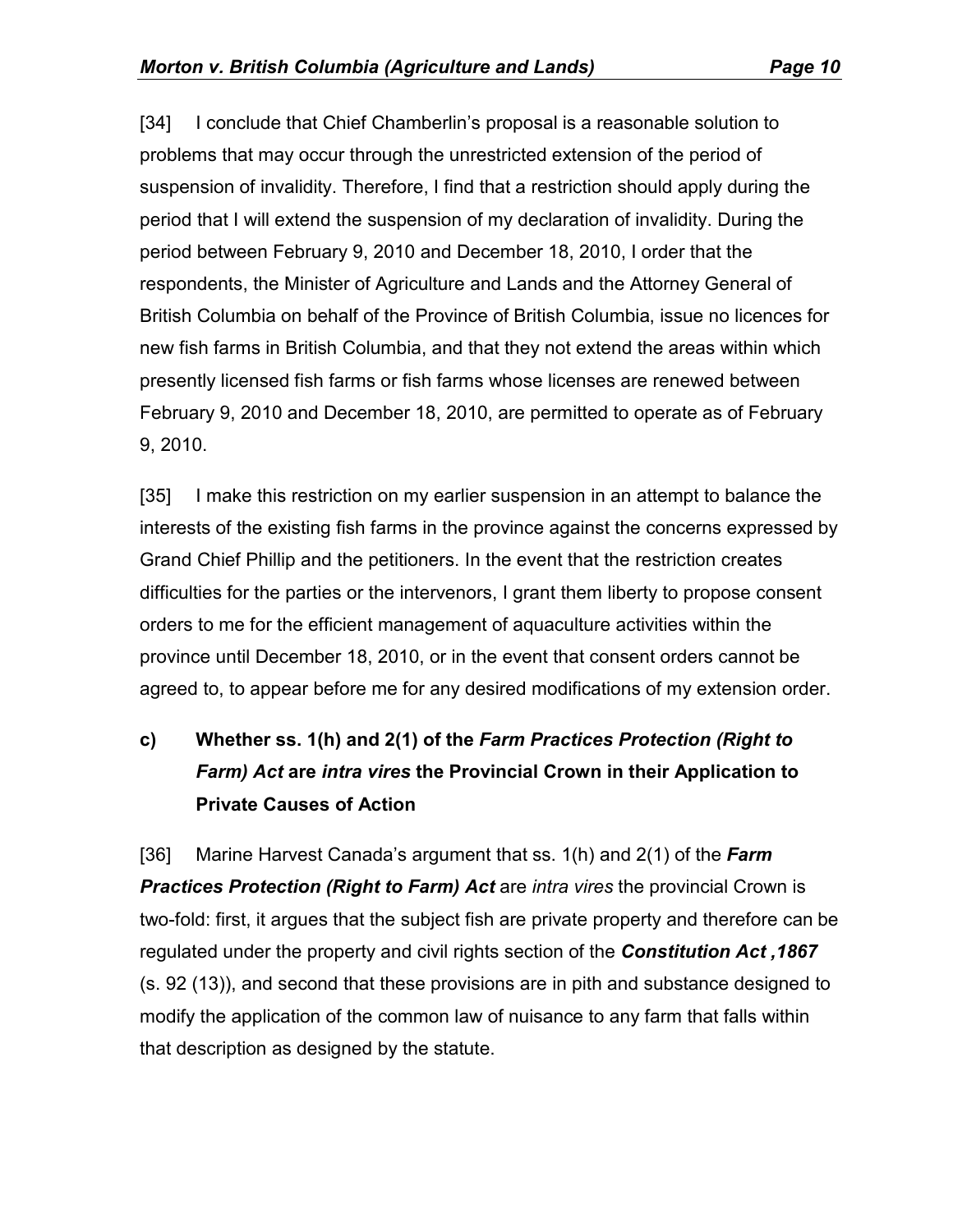[37] The petitioners opposed a reconsideration of the two subsections declared *ultra vires* the provincial Crown with respect to finfish aquaculture activities. The Minister of Agriculture and Lands and the Attorney General of British Columbia on behalf of the Province of British Columbia purported to take no position on the matters submitted for reconsideration by me, but nonetheless made submissions that the two subsections can and ought to be considered separate and apart from the other provisions of the *Farm Practices Protection (Right to Farm) Act*.

### i) Consideration of a New Argument

[38] I made no finding in my Reasons for Judgment as to ownership of the fish. I did not consider it necessary to resolve that matter in order to rule on the petition before me, as is clear from paragraph 160 of my Reasons for Judgment.

[39] Despite the assertion that submissions had been made before me on what Marine Harvest Canada Inc. has generally referred to as "the tort issue", by the Minister of Agriculture and Lands and the Attorney General of British Columbia on behalf of the Province of British Columbia, in their factum on the appeal of my decision counsel were unable to direct me to any such argument made prior to my Reasons for Judgment.

[40] The petitioners argued that Marine Harvest Canada Inc., having failed to persuade me that fish farms were not fisheries, is seeking to advance a new argument and should not be permitted to do so, relying on *Sykes v. Sykes* (1995), 6 B.C.L.R. (3d) 296 at para. 12 (C.A.), where Wood J.A., for the Court held:

... I conclude that, as counsel for the wife argued, the application to re-open was based not on any perceived error in the trial judge's approach to the evidence, but rather on the pragmatic decision to advance an alternative argument which could easily have been advanced at the time of the original trial. This is not a proper basis upon which to exercise the discretion to reopen.

[41] The parties agreed that I have the discretion to consider even a new argument in order to avoid an abuse of the court process, and I have, of course, been directed by the Court of Appeal to consider the issues referred to in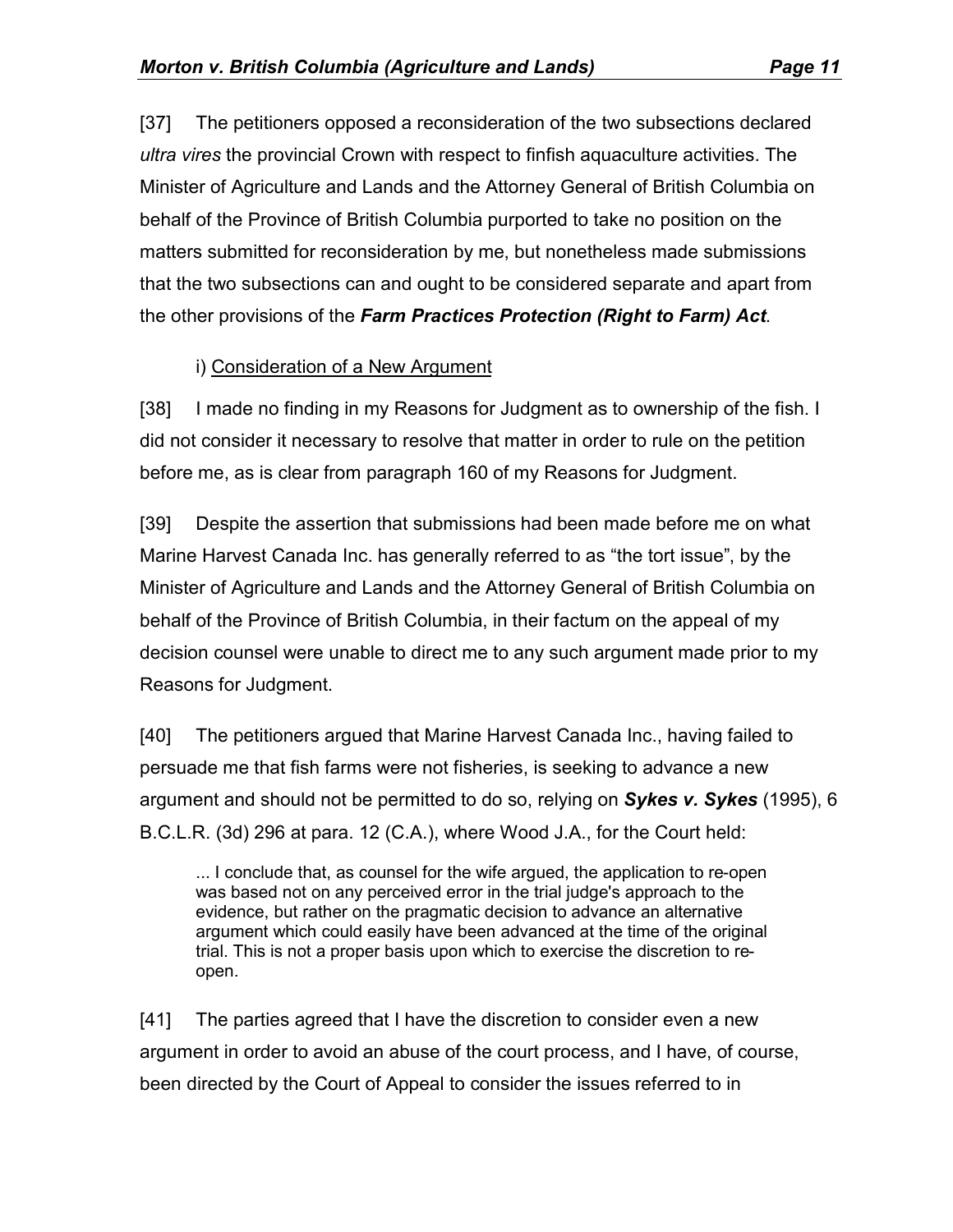paragraphs 7 and 8 above. In the result, I will address the argument that Marine Harvest Canada Inc. now raises.

### ii) Property Rights in Fish and Fisheries

[42] At this new hearing before me, counsel for Marine Harvest Canada Inc. argued that a determination of the ownership of aquafarm fish is necessary in order to determine the validity of ss. 1(h) and 2(1) of the *Farm Practices Protection (Right to Farm) Act*. The petitioners and the respondents, the Minister of Agriculture and Lands and the Attorney General of British Columbia on behalf of the Province of British Columbia, disagree.

[43] Marine Harvest Canada Inc. argued that it owns the caged fish at its facility at Watson Cove and that those fish constitute a fishery that is its "private property". It further argued that the authority of the federal Crown over fisheries cannot divest its private property rights, which it says the provincial Crown retains jurisdiction to regulate under its property and civil rights jurisdiction.

[44] Insofar as the validity of ss. 1(h) and 2(1) of the *Farm Practices Protection (Right to Farm) Act* is concerned, Marine Harvest Canada Inc. asserted that my Reasons for Judgment with respect to those two subsections were *per incuriam*, and that my order respecting the invalidity of the two subsections should be vacated and replaced by a new order declaring the two subsections *intra vires* the provincial Crown.

[45] It is only necessary to determine whether the subject fish are private property or otherwise if the validity of ss. 1(h) and 2(1) of the *Farm Practices Protection (Right to Farm) Act* depends upon such a determination. I will therefore consider those subsections before considering the nature and extent of the property in the fish in question.

[46] If the resolution of the validity of the two subsections does not require a decision as to the extent and nature of the property rights in the fish in question, I consider that such a decision should be left for another day when it can be reached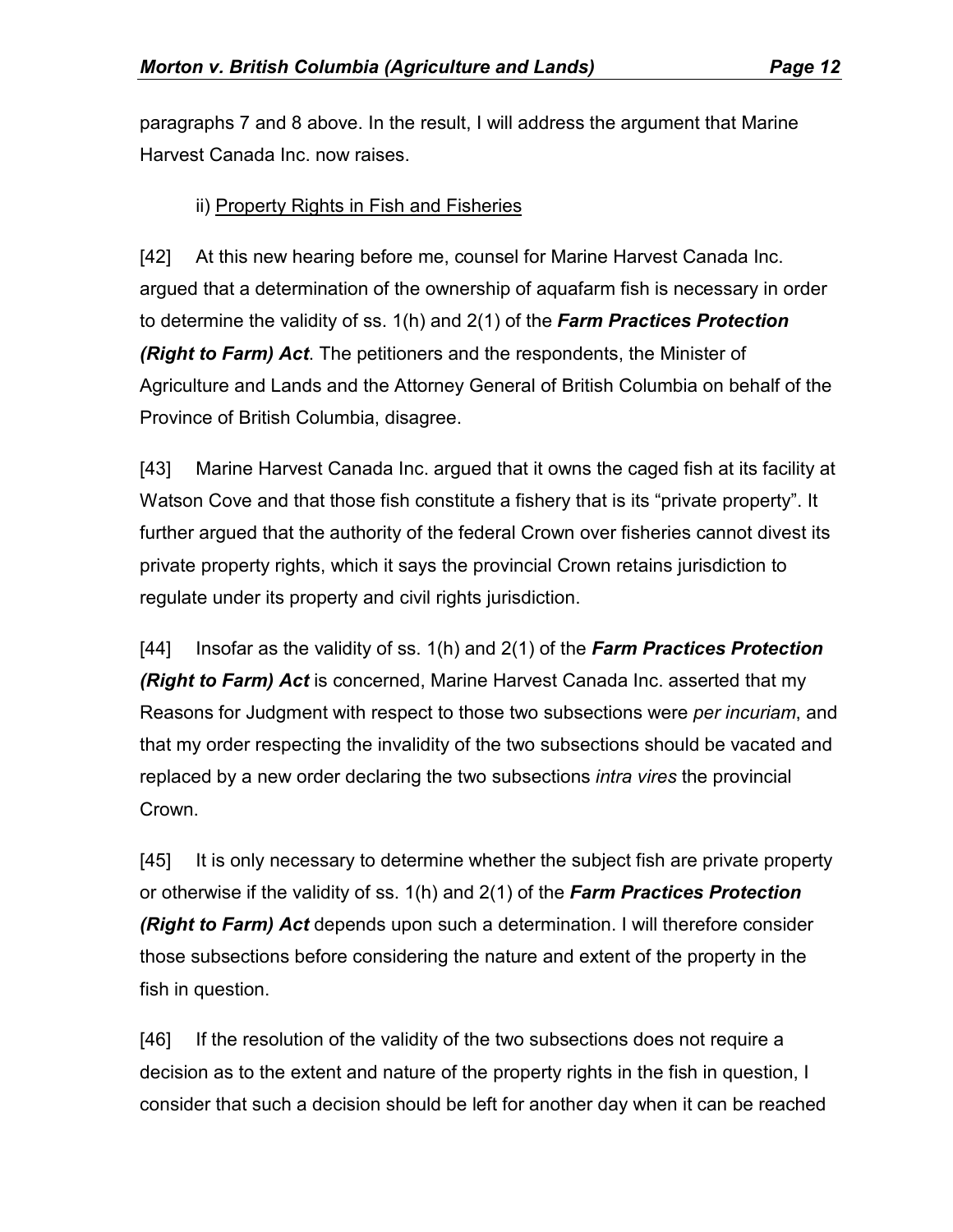on a complete evidentiary record and a full argument on the issue: *Reference re Remuneration of Judges of the Provincial Court of Prince Edward Island*, [1997] 3 S.C.R. 3 at para. 301.

[47] Marine Harvest Canada Inc. argued that the federal fisheries power under s. 91(12) of the *Constitution Act, 1867* is regulatory in nature and operates without regard to property rights, which remain, in the result, with existing owners and under exclusive provincial authority. It asserts that non-tidal fisheries are owned by the provincial Crown as proprietorial fisheries arising from the provincial ownership of the solum of the non-tidal waters, but that fishery rights in tidal waters are not proprietorial or connected with the ownership of the solum. In my Reasons for Judgment I did not comment on the non-tidal fisheries, but at paragraph 159 referred to the ruling of Viscount Haldane in *Attorney-General for British Columbia v. Attorney-General for Canada (No. 2)* (1913), 15 D.L.R. 308 at 316, that only the federal government had the jurisdiction to grant private fishery rights in tidal waters. Marine Harvest Canada Inc. contends that this conclusion is *per incuriam*.

[48] In *Water Law in Canada: The Atlantic Provinces* (Ottawa: Department of Regional Economic Expansion, 1973) Gerard V. LaForest stated at page 199 that "it would seem to follow that to establish an exclusive fishery in waters over soil owned by the province or a private individual action would be required by both the federal and provincial legislatures". An example of such a fishery is seen in the Oyster Fisheries Agreement of 1912. Whether legislation by the provincial Crown to establish a private fishery is necessary or not, the quotation from Gerard V. LaForest does not detract from the need for federal legislation to grant private fishery rights in specific tidal waters.

### iii) Pith and Substance Analysis

[49] Marine Harvest Canada Inc. argued that the impugned sections of the *Farm Practices Protection (Right to Farm) Act* are, in pith and substance, designed to modify the application of the common law of nuisance to any farm that falls within that description as defined by the statute.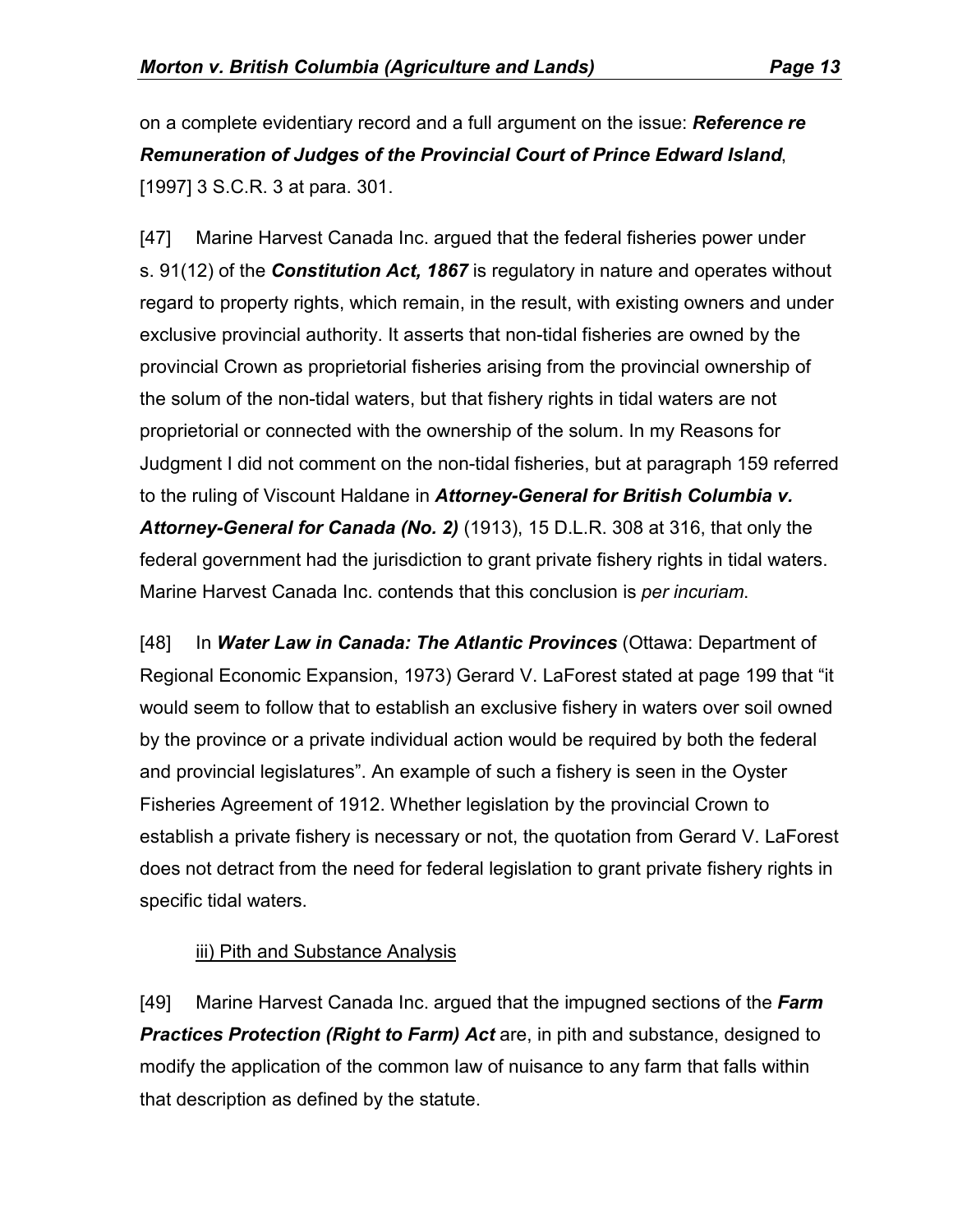[50] It argued that the impugned provisions should be considered *intra vires* the province because the tort of nuisance is not about regulating the activity which causes harm, rather, the focus is on the harm caused. There is case law to support this argument: legislation relating to the recovery of damages for pollution was held to be within the provincial domain by the Supreme Court of Canada in *Interprovincial Co-operators Ltd. et al v. The Queen*, [1976] 1 S.C.R. 477 at 520. Matters of civil liability in nuisance and immunity therefrom have been determined to lie within the legislative competence of the provincial Crown: *Laboucane v. Brooks*, 2003 BCSC 1247 at para. 55.

[51] The Minister of Agriculture and Lands and the Attorney General of British Columbia on behalf of the Province of British Columbia agreed and emphasized that ss. 1(h) and 2(1) can and ought to be read separate and apart from the other provisions of the *Farm Practices Protection (Right to Farm) Act*. They further argued that according to *Kitkatla Band v. British Columbia (Minister of Small Business, Tourism and Culture)*, [2002] 2 S.C.R. 146 [*Kitkatla*], the correct approach to a pith and substance analysis is to consider first, the challenged provisions, and then only if those provisions intrude impermissibly into a core federal power should the analysis continue on to determine whether they are nonetheless sufficiently integrated within a valid provincial legislative scheme.

[52] The Minister of Agriculture and Lands and the Attorney General of British Columbia on behalf of the Province of British Columbia argued that ss. 1(h) and 2(1) of the *Farm Practices Protection (Right to Farm) Act* do not impair the core of a federal head of power and therefore the pith and substance analysis should end at the first stage, as set out in *Kitkatla*.

[53] These respondents submitted that the ability of the legislature of the Province of British Columbia to legislate in the area of civil rights cannot be restricted merely because such legislation "affects" a matter within federal legislative authority.

[54] As stated by Taylor J., as he then was, in *Nelson v. Air West Airlines Ltd.*, [1982] 5 W.W.R. 180 at 183-184 (B.C.S.C.):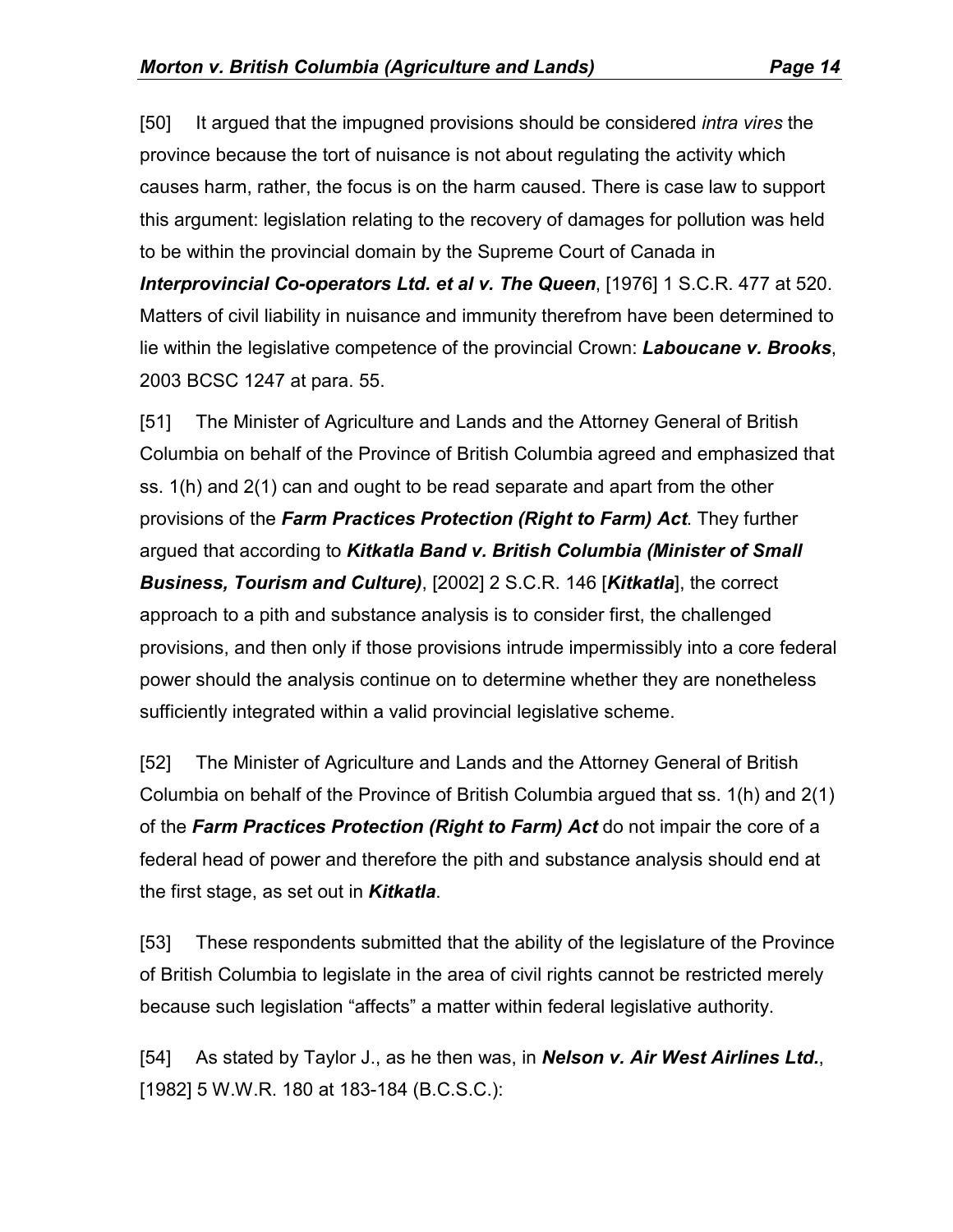Works, undertakings and businesses falling under the legislative authority of Parliament are, of course, subject to provincial legislation in numerous circumstances. It is where the application of provincial legislation impairs the ability of such enterprises to carry out their federal functions that they will be held to enjoy special immunity. Such immunity was found in *Commission du Salaire Minimum v. Bell Telephone Co.*; *Campbell-Bennett Ltd. v. Comstock Midwestern Ltd.* [1954] S.C.R. 207, [1954] 3 D.L.R. 481, *A.G. Ont. v. Winner*, (1954] A.C. 541... and *Forest Indust. Flying Tankers Ltd. v. Kellough,* [1980] 4 W.W.R. 13,18 B.C.L.R. 193...

It is well established that provincial legislation will not be rendered inoperative merely because it may "affect" a matter which falls under federal control: *Cardinal v. A.G. of Alta.*, [1974] S.C.R. 695 ...

[55] These respondents further argued that any challenge to the constitutionality of provincial legislation pursuant to the doctrine of paramountcy can only be made once the federal government enacts legislation as anticipated, but that until such legislation is enacted, an analysis of the application of the paramountcy doctrine would be premature at best, and utter speculation at worst. The petitioners did not dispute that the provincial Crown had the power to regulate in respect of civil actions and in so doing, to incidentally affect matters of federal jurisdiction. Such power is clearly identified in *Ordon Estate v. Grail*, [1998] 3 S.C.R. 437 [*Ordon Estate]* at para. 81.

[56] Although the Supreme Court of Canada in *Kitkatla* established that a pith and substance analysis involves a consideration of the challenged provisions before a consideration of the entire legislative scheme, in this case, the provisions cannot be read in isolation. As stated by Newbury J.A. when hearing the appeal of this case at paragraph 8, a determination of the validity of ss. 1(h) and 2(1) of the *Farm Practices Protection (Right to Farm) Act* "necessarily involves a consideration of the other legislation, and an understanding of the entire argument made below" (2009 BCCA 481). As a result, ss. 1(h) and 2(1) must be considered in their statutory context, including the *Farm Practices Protection (Right to Farm) Act* and other legislation respecting aquaculture "as a whole".

[57] The two subsections of the *Farm Practices Protection (Right to Farm) Act* in issue provide: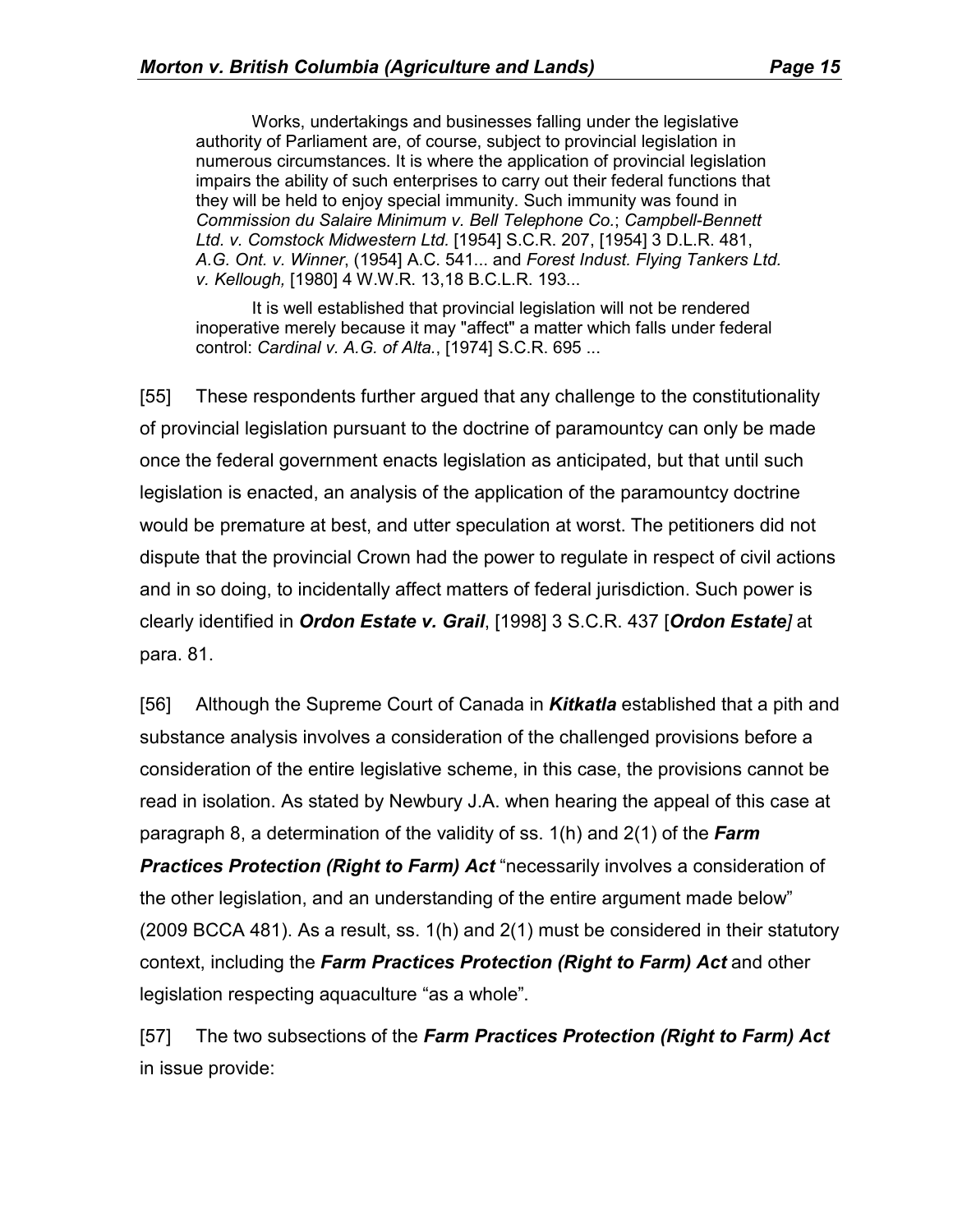- 1(h) aquaculture as defined in the Fisheries Act if carried on by a person licensed, under Part 3 of that Act, to carry on the business of aquaculture;
- ...
- 2(1) If each of the requirements of subsection (2) is fulfilled in relation to a farm operation conducted as part of a farm business,
	- (a) the farmer is not liable in nuisance to any person for any odour, noise, dust or other disturbance resulting from the farm operation, and
	- (b) the farmer must not be prevented by injunction or other order of a court from conducting that farm operation.

[58] Section 1(h) was added to the legislation effective April 1, 1997 as a part of the overall regulatory structure of aquaculture which existed at that time, much of which I found to be *ultra vires* the provincial Crown.

- [59] The context of s. 2(1) includes subsection 2(2), which provides the following:
	- (2) The requirements referred to in subsection (1) are that the farm operation must
		- (a) be conducted in accordance with normal farm practices,
		- (b) be conducted on, in or over land
			- (i) that is in an agricultural land reserve,
			- (ii) on which, under the Local Government Act, farm use is allowed,
			- (iii) as permitted by a valid and subsisting licence, issued to that person under the Fisheries Act, for aquaculture, or
			- (iv) that is Crown land designated as a farming area under subsection (2.1), and
		- (c) not be conducted in contravention of the Public Health Act, Integrated Pest Management Act, Environmental Management Act, the regulations under those Acts or any land use regulation.

[60] An analysis of the impugned subsections in the larger statutory context indicates that they are inextricably linked to the province's purported regulatory regime for aquaculture. Subsection 2(2)(b)(iii) suggests that the tort law protection offered in s. 2(1) extends only to operations who have a valid licence under the provincial *Fisheries Act* for aquaculture. The process for issuing and obtaining a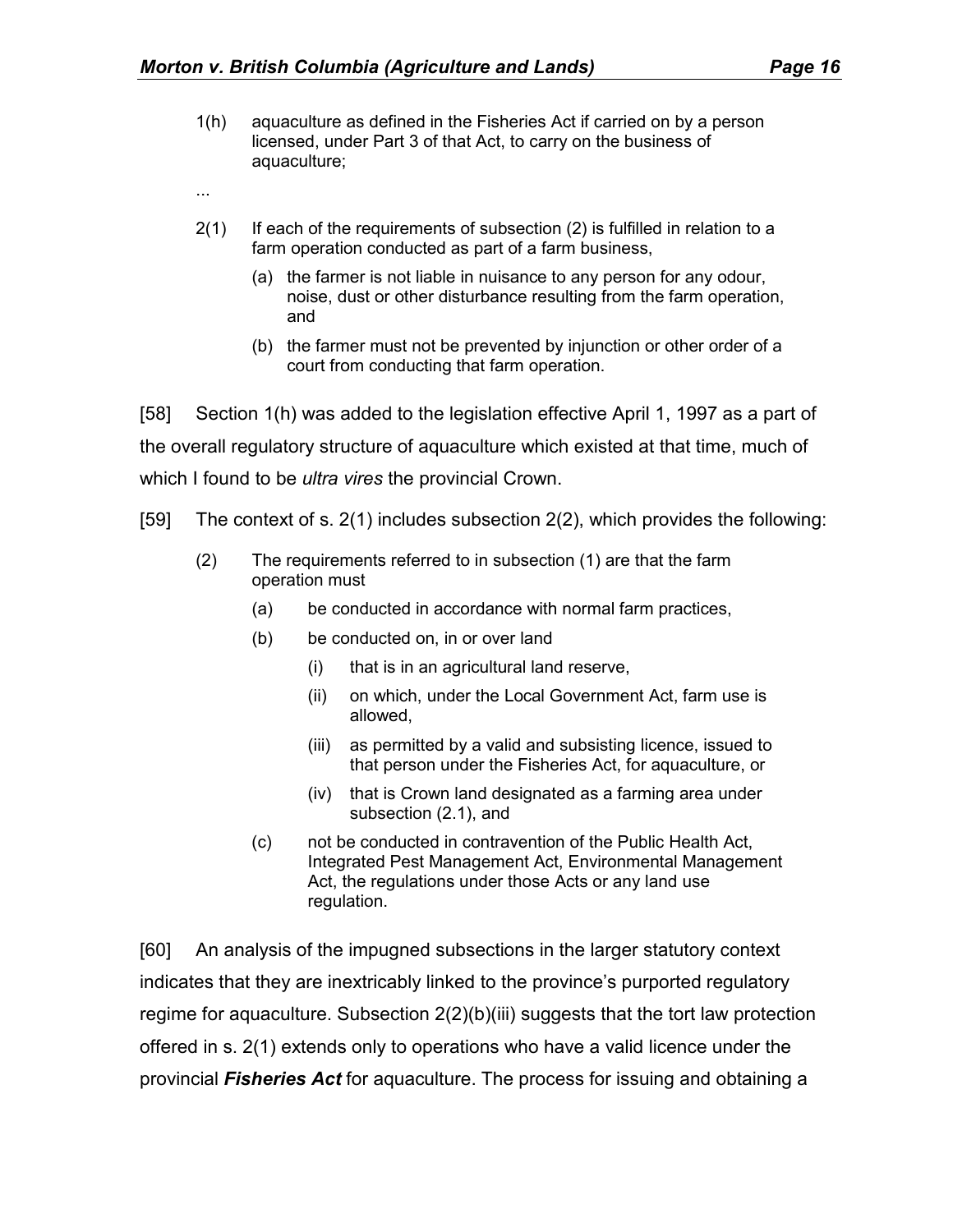licence is set out in the *Aquaculture Regulation*. In my original Reasons for Judgment I found the *Aquaculture Regulation* to be *ultra vires* the province.

[61] In addition, wording in subsection 2(1) itself hints that this subsection includes matters relating specifically to the regulation of aquaculture. Subsection 2(1)(a) refers to an "other disturbance resulting from the farm operation as part of a farm business". While it is difficult to imagine how odour, noise or dust might arise from an aquafarm operation conducted as part of an aquafarm business, counsel for Marine Harvest Canada Inc. pointed to some of the activities that are required by an aquafarming enterprise which occur above the surface of the water that might conceivably generate odour, noise or dust. However, counsel for Marine Harvest Canada Inc. was unable to explain how the general description of an "other disturbance" could be read so as to exclude, for example, pollution of the wild fishery from effluent of any sort entering the tidal waters from its aquafarming operations. As a result, I conclude that the inclusion of the words "other disturbance" clearly includes matters relating to the regulation of aquaculture.

[62] The petitioners argued that because the *Aquaculture Waste Control Regulation*, passed under the *Environmental Management Act*, S.B.C. 2003, c. 53 was struck down by me, s. 2(2)(c) of the *Farm Practices Protection (Right to Farm) Act* has no meaning in relation to aquaculture and thus will not operate to limit the restrictions on liability under s. 2(1). If this is correct, it may create no restriction of liability in practice, but that does not, in my view, answer the question of whether or not the attempt by the provincial Crown to restrict liability with respect to aquaculture in the statute is *ultra vires*.

[63] Subsection 2(2)(c) indicates that the impugned subsections of the *Farm Practices Protection (Right to Farm) Act* are more than an attempt to regulate tort law as it applies to the aquaculture industry – they are about managing many aspects of the practice of that industry.

[64] I find that the impugned subsections, when read within the larger statutory context of the *Farm Practices Protection (Right to Farm) Act*, are inextricably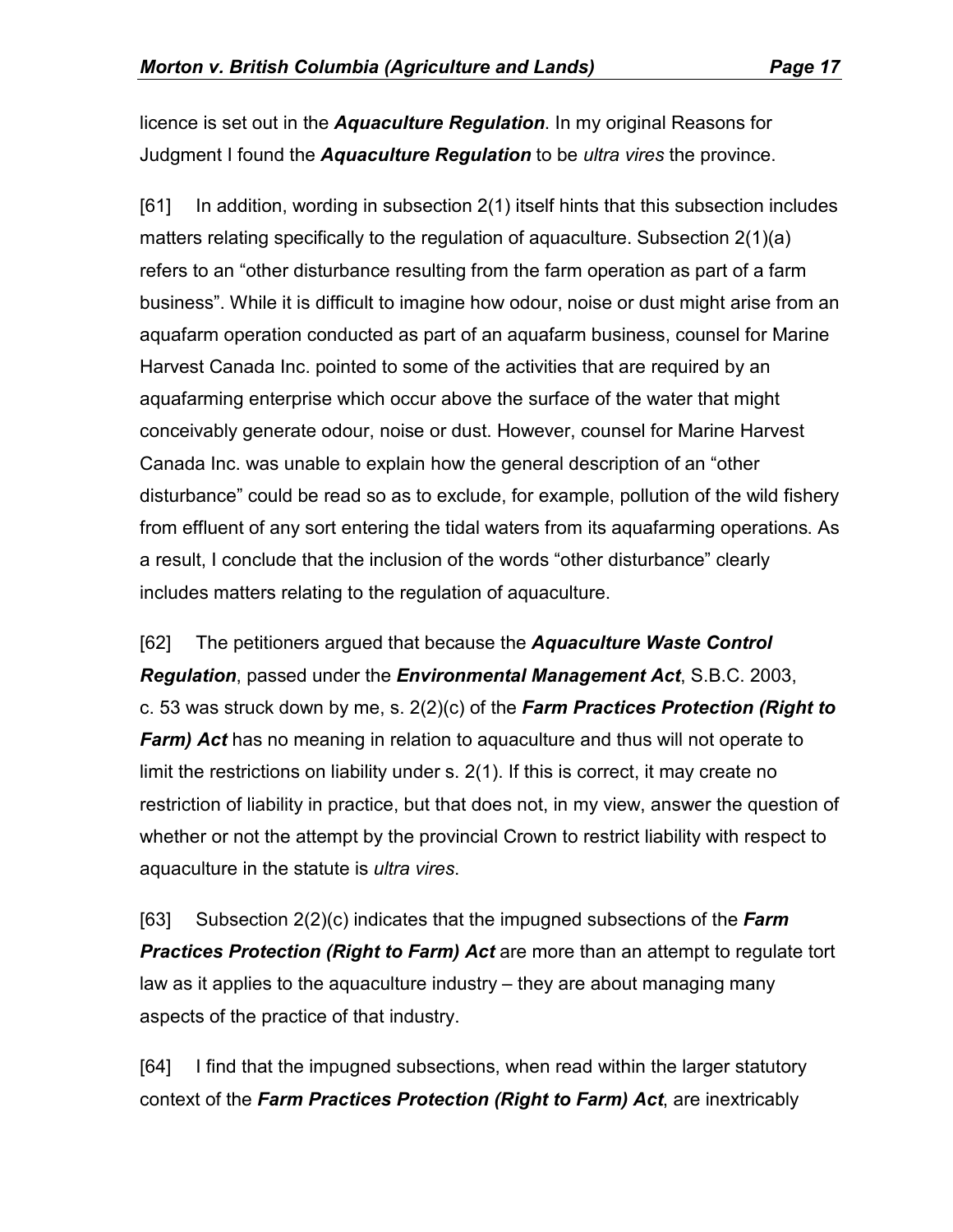linked to the province's purported regulatory regime for aquaculture, which is directed at the identification of appropriate and allowable standards of activity in aquaculture. As a result, the pith and substance of these subsections is the protection of fisheries practices. The general regulation of the fisheries, including their management and control, are under the exclusive authority of Parliament, pursuant to s. 91(12) of the *Constitution Act, 1867*, as explained by Chief Justice McLachlin in *Ward v. Canada (Attorney General)*, [2002] 1 S.C.R. 569 at para. 41.

[65] I agree with the Minister of Agriculture and Lands and the Attorney General of British Columbia that this is not a case where the issue of paramountcy takes effect to render these subsections invalid, as there is no existing federal legislation regulating aquaculture. I also agree that the province can legislate on matters, *within its jurisdiction*, that may incidentally "affect" a matter of federal jurisdiction. However, this is not a case where the province is legislating on a matter within its jurisdiction. Rather than fundamentally regulating property and civil rights in the province of British Columbia, these subsections specifically target the management and control of aquaculture; they are an attempt to legislate on a matter *outside* of the province's jurisdiction. As such, these subsections are an intrusion into the "unassailable core" of a federal power (*Ordon Estate* at para. 85).

[66] I confirm my decision that ss. 1(h) and 2(1) of the *Farm Practices (Right to Farm) Act*, R.S.B.C. 1996, c. 131 are *ultra vires* the provincial Crown with respect to finfish and apply only to the cultivation of marine plants.

[67] I find that the statutory scheme of the Province of British Columbia was intended to regulate aquaculture, which the province considered to be within its authority prior to my Reasons for Judgment. As ss. 1(h) and 2(1) of the *Farm*  **Practices Protection (Right to Farm) Act** were clearly a part of that statutory scheme of regulation, I do not consider it appropriate or justified to attempt to parse out those subsections from that Act or read down portions of those subsections in case they might apply in some way without encroaching upon an area of federal authority. That is not to say that the Province of British Columbia can never pass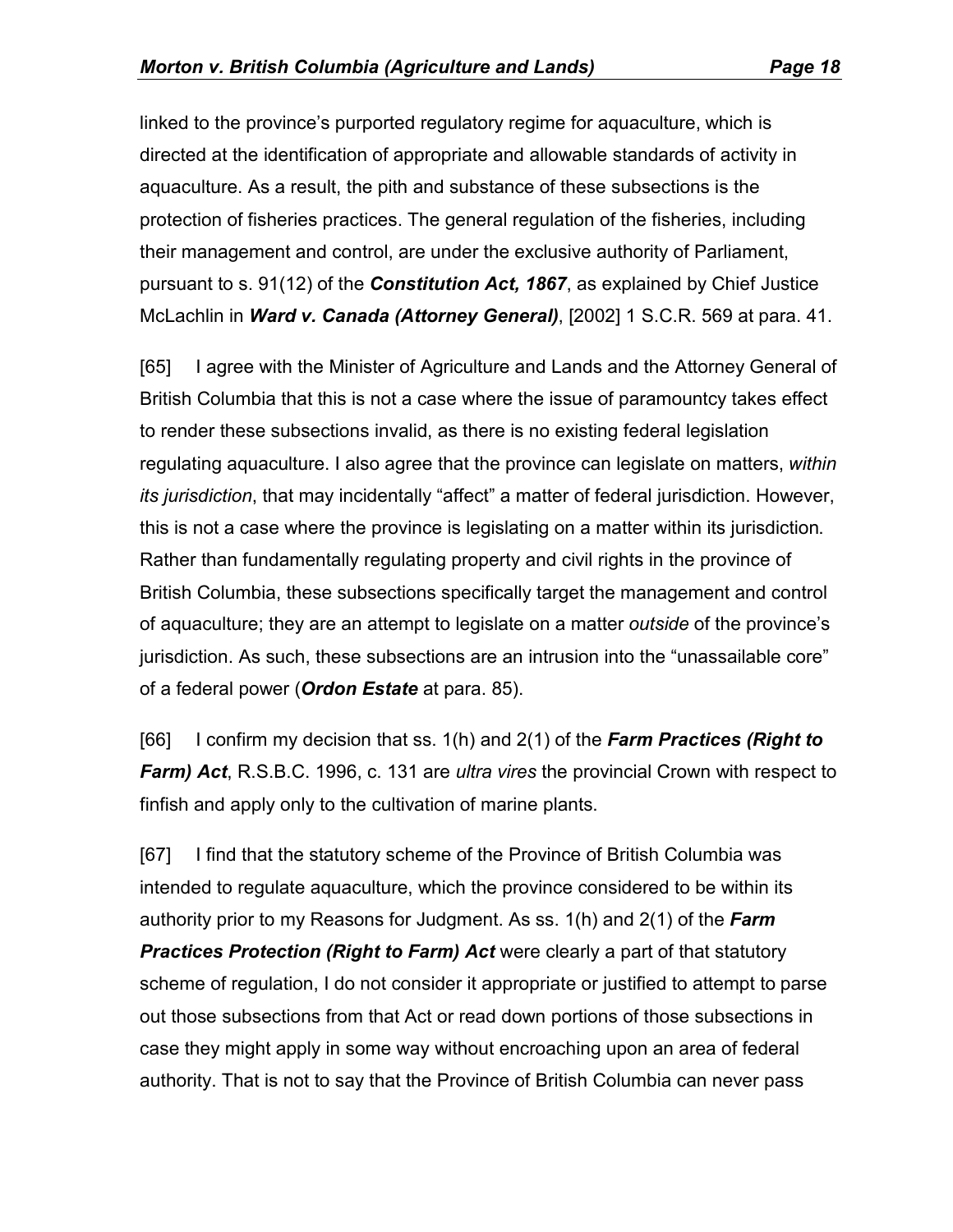legislation to address property and civil rights respecting some aspects of aquaculture, as that is not before me to decide.

[68] Resolution of the validity of these two subsections does not require a decision as to the extent and nature of the property rights in the fish in question. The Supreme Court of Canada in *The Ship Frederick Gerring Jr. v. The Queen* (1896), 27 S.C.R. 271 at 284, considered whether or not a vessel was "fishing" in contravention of an international treaty and concluded:

"It is not necessary to determine at what particular point of time...did the fish become property of the catchers. I may have exclusive right of fishery, a property right to the fish of a particular stream, but whether I am or am not "fishing" does not mean and cannot depend upon any question as to my ownership."

[69] In this case, a determination of whether or not the two subsections dealt with fisheries practices did not hinge upon a determination of property rights in the fish. As a result, it is unnecessary for me to decide whether the subject fish in the aquaculture facility of Marine Harvest Canada Inc. at Watson Cove, British Columbia are private property or otherwise, and I decline to do so.

### **Costs**

[70] The respondents, the Minister of Agriculture and Lands and the Attorney General of British Columbia on behalf of the Province of British Columbia, did not seek an order for any costs as a result of their participation in the matters I have dealt with in these Supplemental Reasons for Judgment and they asked that no costs be awarded against them. While I consider that their submissions went beyond merely ensuring that the appropriate legal framework was considered by me, the application of Marine Harvest Canada Inc. was the genesis of the submissions of the Minister of Agriculture and Lands and the Attorney General of British Columbia on behalf of the Province of British Columbia, and I find that they should not bear any costs in the circumstances.

[71] In my judgment on the costs of the hearing of the petition, indexed as 2009 BCSC 660, I found that despite the fact that their funding for litigation was limited,